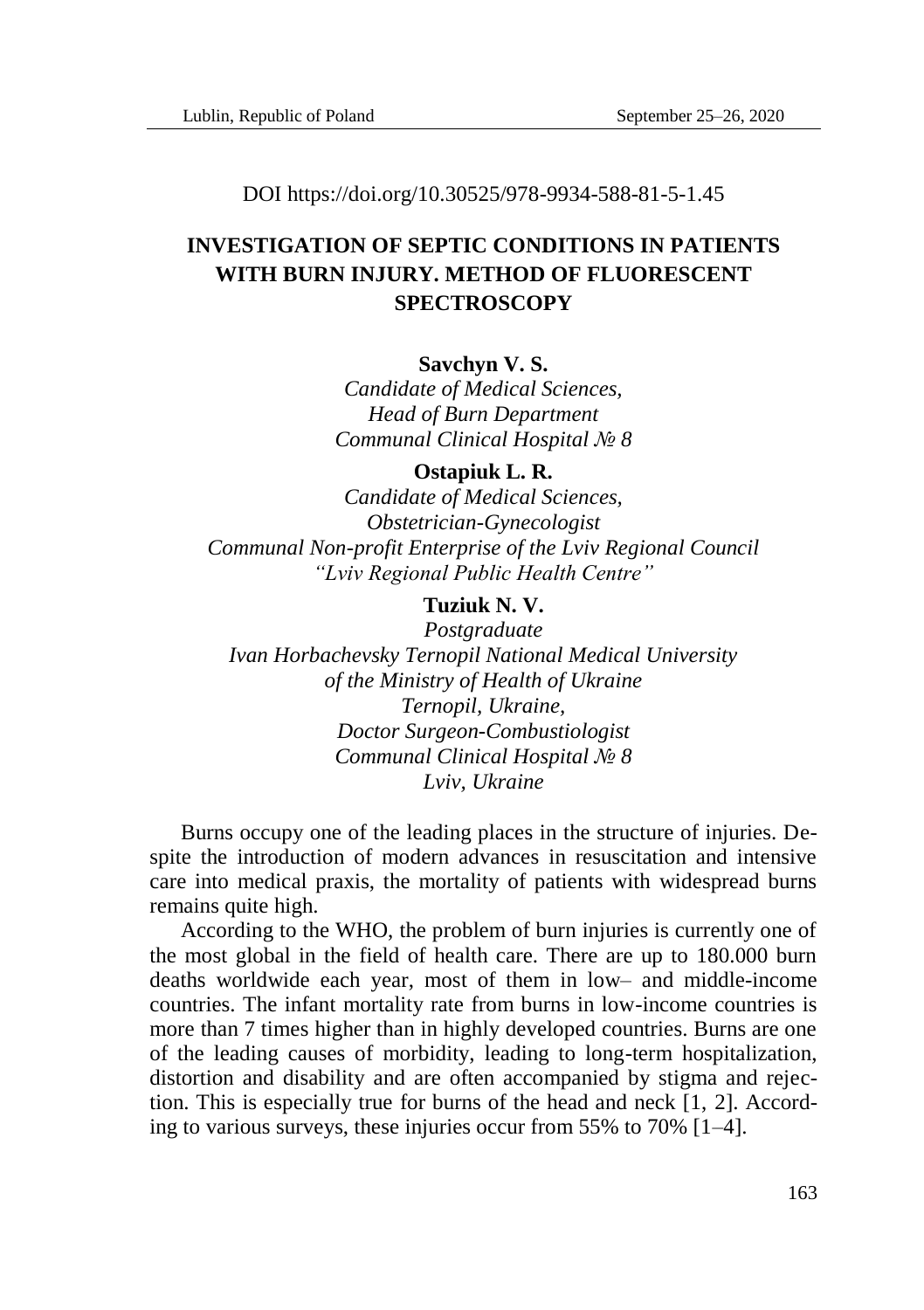Despite current advances in prevention and treatment, sepsis remains the leading cause of death from severe burn injuries. It should be stressed that in these patients, early surgical closure of wounds significantly reduces the likelihood of systemic inflammatory response syndrome, hypermetabolism-hypercatabolism and possible manifestations of organ failure. Thus, a number of studies were aimed at finding and developing an appropriate algorithm for the diagnostics of burn sepsis [3,4]. Risk factors for sepsis include patients with various disorders of skin integrity: wounds, burns and skin infections. It is well known that the skin is a natural barrier of the body that performs the function of thermoregulation. After a burn injury, this barrier is broken and colonized by bacteria and fungi that increases the risk of developing early sepsis. In addition, the integrity of the intestinal barrier is disrupted, leading to the translocation of bacteria and endotoxins. Burn trauma with the area of more than 15% of the body surface leads to the development of hypovolemic shock and, as a consequence, to the systemic release of cytokines with the development of a generalized inflammatory reaction. The systemic inflammatory response with a large burn area includes systemic inflammation, endocrine stress response, and hypermetabolism, leading to circulatory hyperdynamics, increased oxygen demand, carbon dioxide production, glycolysis, proteolysis, lipolysis, and cyclic substrate processing. Pathophysiological changes in burn injury differ in different phases of burn disease (the early phase is up to 48 hours, and the late phase is 48 hours after burn).

The key to effective treatment of sepsis is its reliable and early diagnostics. Due to the latest advances in medicine at the turn of the late 20th and early 21st century, much research has been devoted to these issues. Of course, they are all interesting and promising. Nevertheless, the issue of early diagnosis of sepsis remained relevant and unresolved.

Successful diagnostics should be based on the deep understanding of the pathogenesis of the disease at the molecular level. In recent years, physical research methods have become increasingly popular, which are characterized by high sensitivity and accuracy. The method of fluorescence spectroscopy (MFS) is the most universal method in biological spectroscopy. In [5, 6], this method was first used for studying purulent-inflammatory diseases, including sepsis. It is based on the profound understanding of the processes that occur in the body during the purulent-septic сondition. Within the framework of MFS, the excitation of blood serum (BS) is performed by light with the wavelength of 280 nm which corresponds to the region of the excitation of human serum albumin. However, in the presence of endogenous intoxication in the body there are conformational changes of albumin molecules.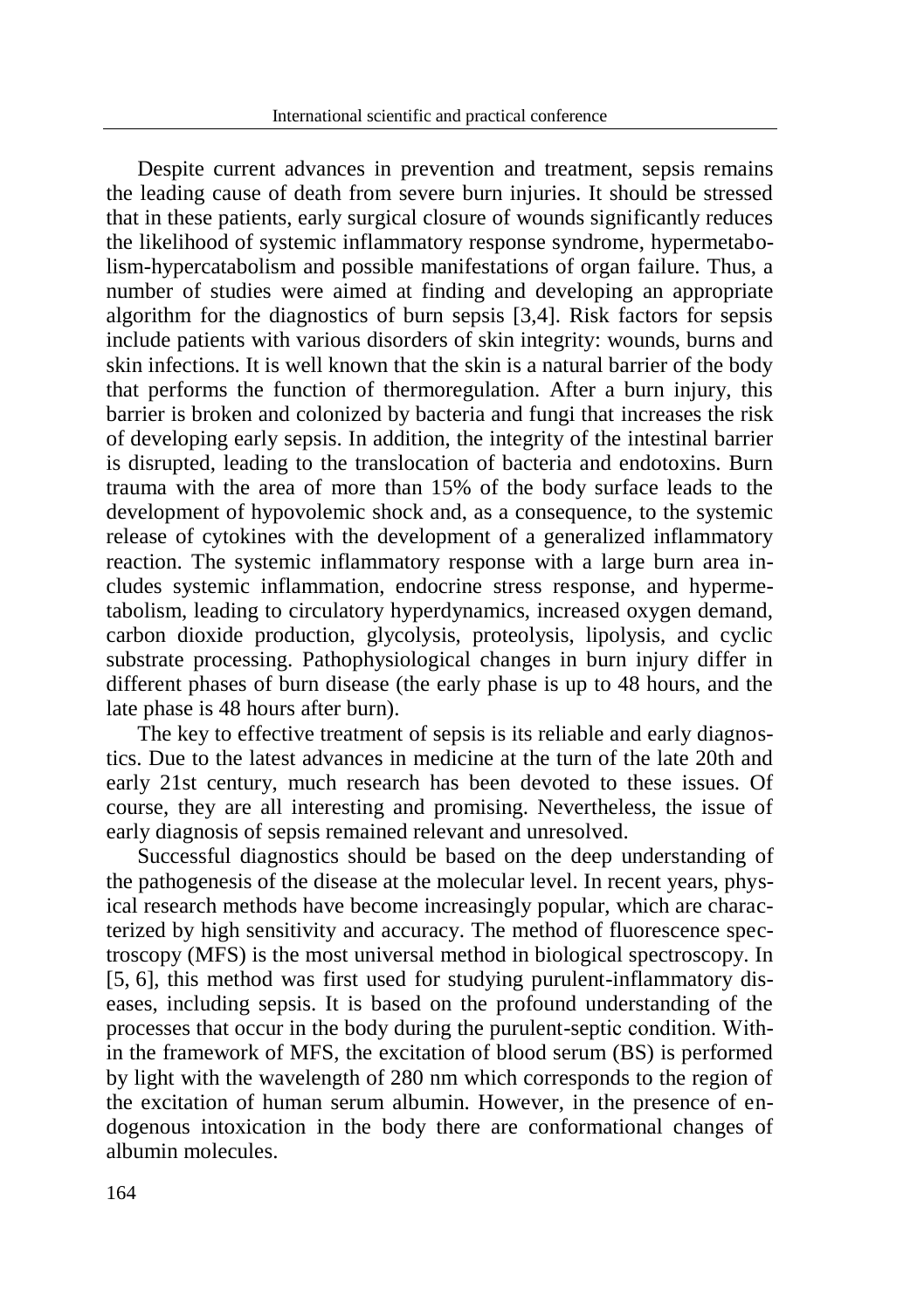Its binding centres are blocked by the products of bacterial metabolism. This changes the spectral-fluorescent characteristics of BS. In particular, there is a marked decrease in the intensity of fluorescence  $(I_F)$ , and in severe forms of the disease there is also a notable long-wave shift of the fluorescence band of BS  $(\lambda_{\text{max}})$ .

It is fundamentally important that these changes are registered 24–48 hours before the appearance of obvious clinical and laboratory signs of the source of infection. As a result, this approach is relevant in terms of prognostic assessment, monitoring and management of treating process, especially in sepsis.

The main aim of the study was to develop a method of diagnostics and treatment of patients with burn traumas, in which endogenous intoxication plays an important role [7].

The main group consisted of 12 patients, and the comparison group covered 10 patients with severe burn injuries. For the main group, the fluorescence spectra of BS were studied in the dynamics within the MFS, and the treatment algorithm was modified using the infusion of 10% albumin solution. For the comparison group, clinical and laboratory examination was performed and modified treatment tactics was also used.

Spectral-fluorescent characteristics for patient 1 (burn surface area 28%) and patient with sepsis are presented in Fig. 1 and in Table 1.



**Fig. 1. FS of BS of patient 1 with burn injury, who was hospitalized at Communal Clinical Hospital No 8 in 2017 in dynamics during treatment (1.1 – 9.02., 1.2 – 14.02., 1.3 – 22.02., 1.4 -27.02.,1.5 – 03.03., 1.6 – 10.03., 1.7 – 31.03), and a patient with sepsis, who was treated in 2002 in Ambulance hospital (1′ – 03.06., 2′ –05.06; 3′ – 06.06;**   $4' - 07.06$ ,  $5' - 10.06$  and  $20\%$  albumin solution (a),  $\lambda_{\text{ex}} = 280$  nm.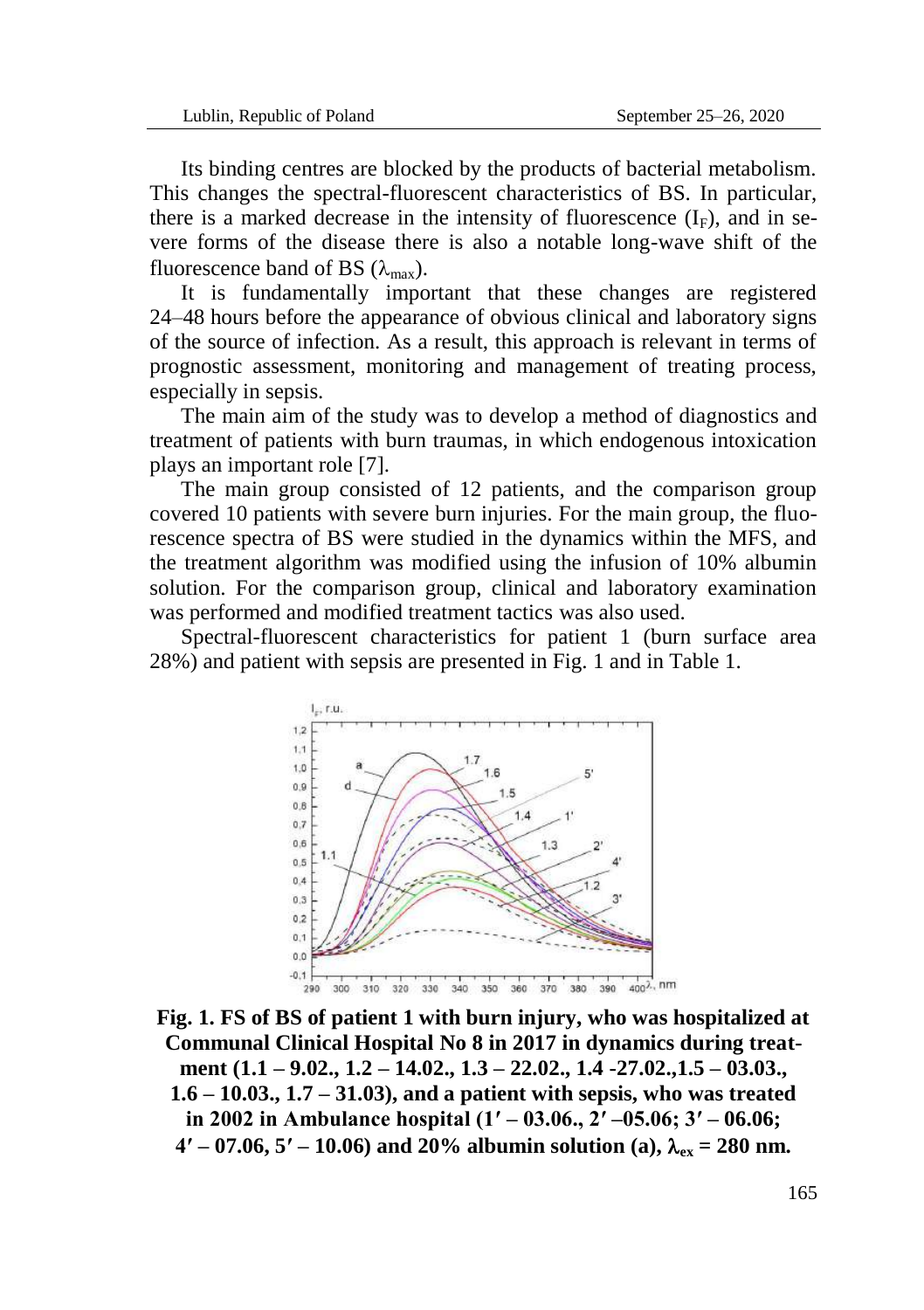Table 1

## Spectral-fluorescence parameters (fluorescence intensity  $(I_F)$ ) and the position of the maximum fluorescence band  $(\lambda_{\text{max}})$ ) of blood serum of patient 1

| No             | a |  | $\sim$ |                                                                                     |  |  | $1.3$ 1.4 1.5 1.6 |  |
|----------------|---|--|--------|-------------------------------------------------------------------------------------|--|--|-------------------|--|
| Amax<br>nm     |   |  |        | 330   333   335   335   334   331.6   331   335   339   337   334   335   331   332 |  |  |                   |  |
| IF.<br>11, 18, |   |  |        |                                                                                     |  |  |                   |  |

For patient 1, there was a significant amount of infusion therapy (more than 2 litres daily), but his I<sub>F</sub> of BS was low (for 1.1 I<sub>F</sub> = 0.41 r.u., and for 1.2  $I_F = 0.37$  r.u.). His condition at the time of admission to the hospital was serious. During the further treatment, including effective antibiotic therapy, as well as the infusion of 10% solution of donor albumin (06.02, 10.02, 15.02, 18.02) I<sub>F</sub> began to increase from 0.46 r.u. (curve 1.3) up to 0.95 r.u. (curve 1.7). After that, the patient was discharged from the hospital in satisfactory condition.

Similarly, the same change in the spectral-fluorescent characteristics of BS occurred in the patient with sepsis (Fig. 1). The difference between the results of these patients is in the values between the  $I_F$  in the septic state. In general, due to the infusion of 10% albumin solution in the treatment of patient 1, the fluorescence intensities for him are greater than for patients without albumin infusions. Thus, we installed, that for patient 1 septic condition was realized. The condition of the other 10 patients in the main group corresponds to the condition of pre-septic pathology for surgical patients [8]. In some cases, this condition is close to septic.

It has been found that the structure of the fluorescence spectra of BS,  $I_F$ and  $\lambda_{\text{max}}$  are effective markers of the severity of burn injury and its prediction, which allow to assess the risk of critical purulent-septic complications and sepsis qualitatively and quickly.

Thus, we successfully used MFS to diagnose endogenous intoxication for patients of the main group and monitor their condition. The behaviour of spectral-fluorescent characteristics of the BS of patients with different severity was thoroughly studied. Standard treatment regimens have been improved. Of particular note is the proposal for the use of infusion of donor albumin solutions in case of the deterioration of patients' condition. This ensured a successful treatment process and proper control.